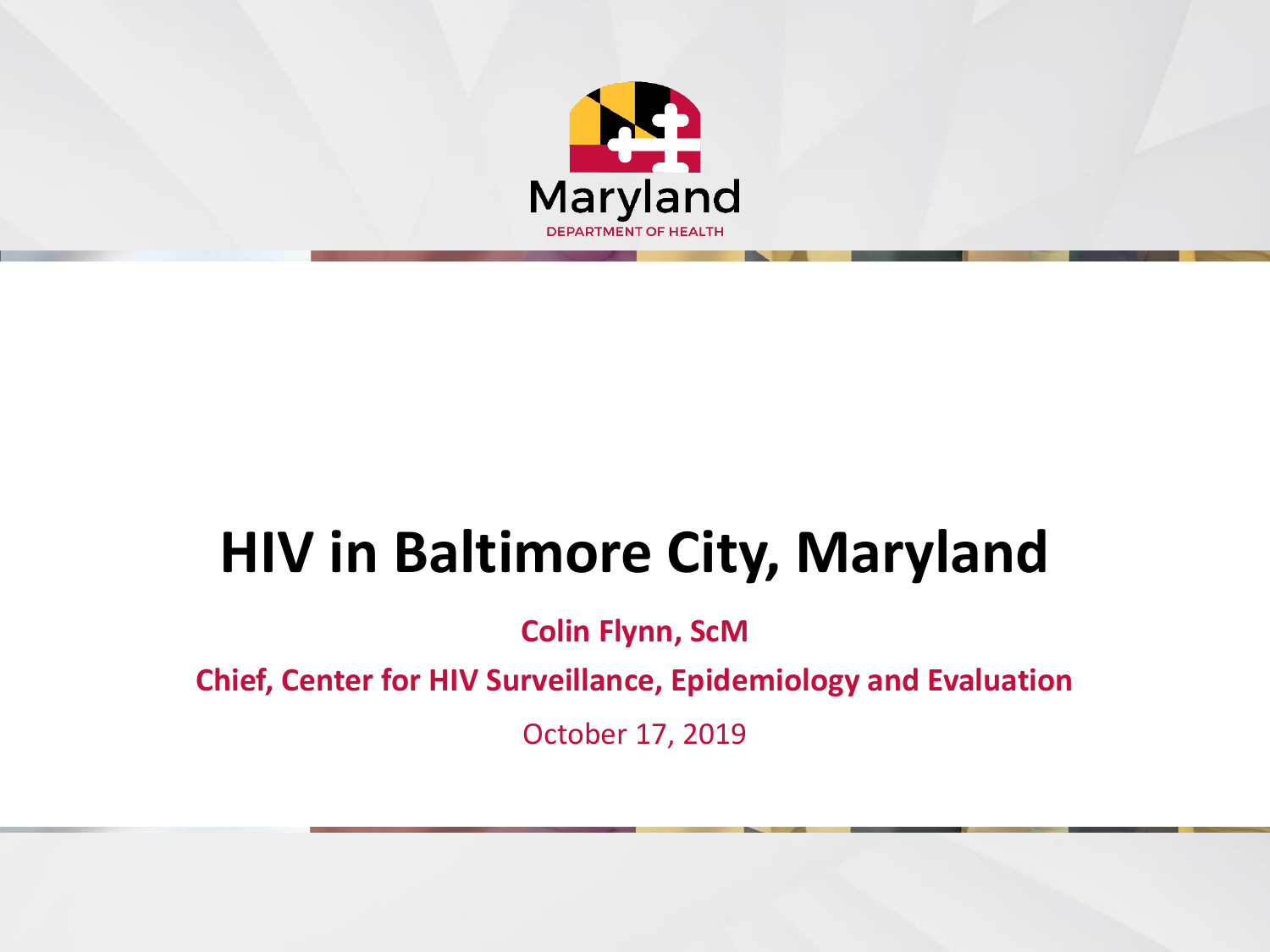# **HIV Diagnosis Trends**



**DEPARTMENT OF HEALTH**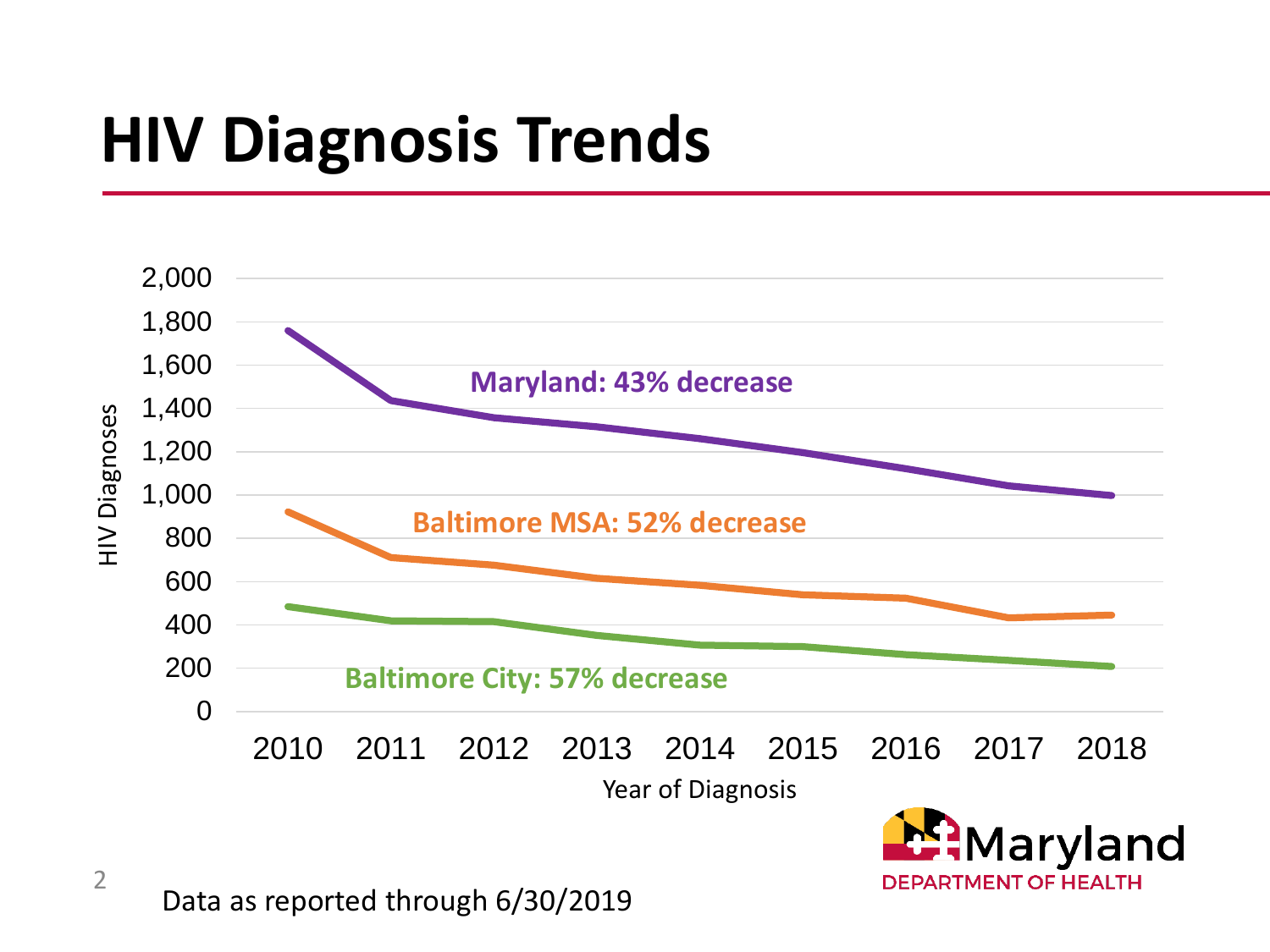# **Living HIV Diagnoses, Year-end 2016 Ranked by Rates**

| <b>Rank</b>                                           | <b>Metropolitan Area</b>                     | <b>Reported Cases</b> | <b>Rate per 100,000</b> |
|-------------------------------------------------------|----------------------------------------------|-----------------------|-------------------------|
| $\mathbf{1}$                                          | Miami-Fort Lauderdale-West Palm Beach, FL    | 53,269                | 872.2                   |
| $2^{\circ}$                                           | New York-Newark-Jersey City, NY-NJ-PA        | 138,830               | 684.7                   |
| 3 <sup>1</sup>                                        | Baton Rouge, LA                              | 5,097                 | 610.0                   |
| $\overline{\mathbf{4}}$                               | <b>Baltimore-Columbia-Towson, MD</b>         | 17,013                | 607.4                   |
| 5 <sup>1</sup>                                        | New Orleans-Metairie, LA                     | 7,679                 | 604.1                   |
| 6                                                     | Atlanta-Sandy Springs-Roswell, GA            | 32,043                | 552.9                   |
| 7 <sup>1</sup>                                        | Memphis, TN-MS-AR                            | 6,926                 | 514.9                   |
| 8                                                     | Jackson, MS                                  | 2,911                 | 502.3                   |
| 9 <sup>°</sup>                                        | San Francisco-Oakland-Hayward, CA            | 23,031                | 490.1                   |
| 10                                                    | Columbia, SC                                 | 3,923                 | 479.9                   |
| 18                                                    | Philadelphia-Camden-Wilmington, PA-NJ-DE-MD  | 23,920                | 393.6                   |
| 30                                                    | Washington-Arlington-Alexandria, DC-VA-MD-WV | 20,038                | 325.8                   |
|                                                       | <b>United States*</b>                        | 1,008,264             | 308.5                   |
| CDC. HIV Surveillance Report, 2017. Vol. 29. Table 30 |                                              |                       | Marviar                 |

 \* 50 states, DC & PR

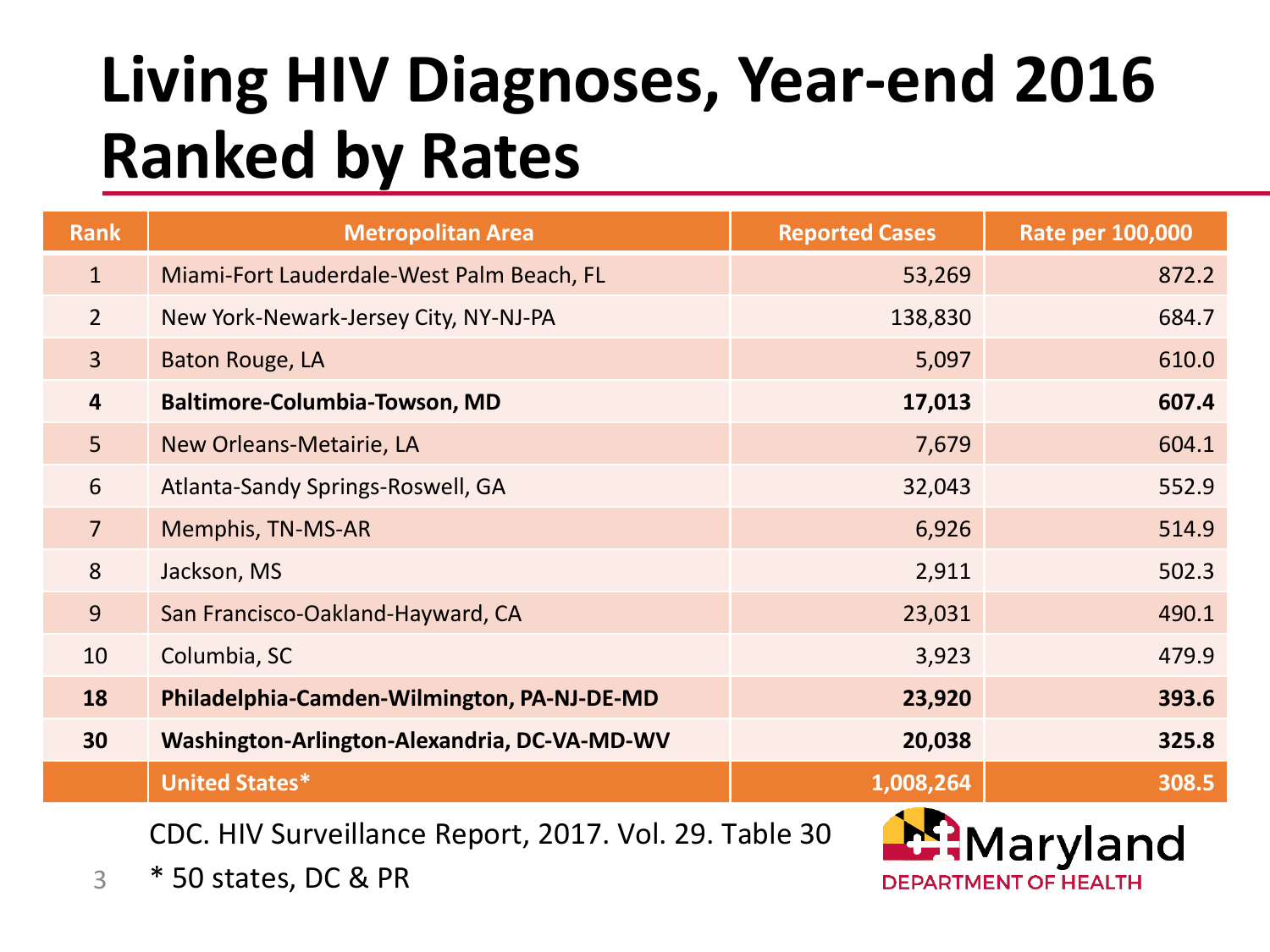### **2018 Continuum of Care** *Baltimore City*



Among current Baltimore City residents living with HIV

Among 2018 HIV diagnoses

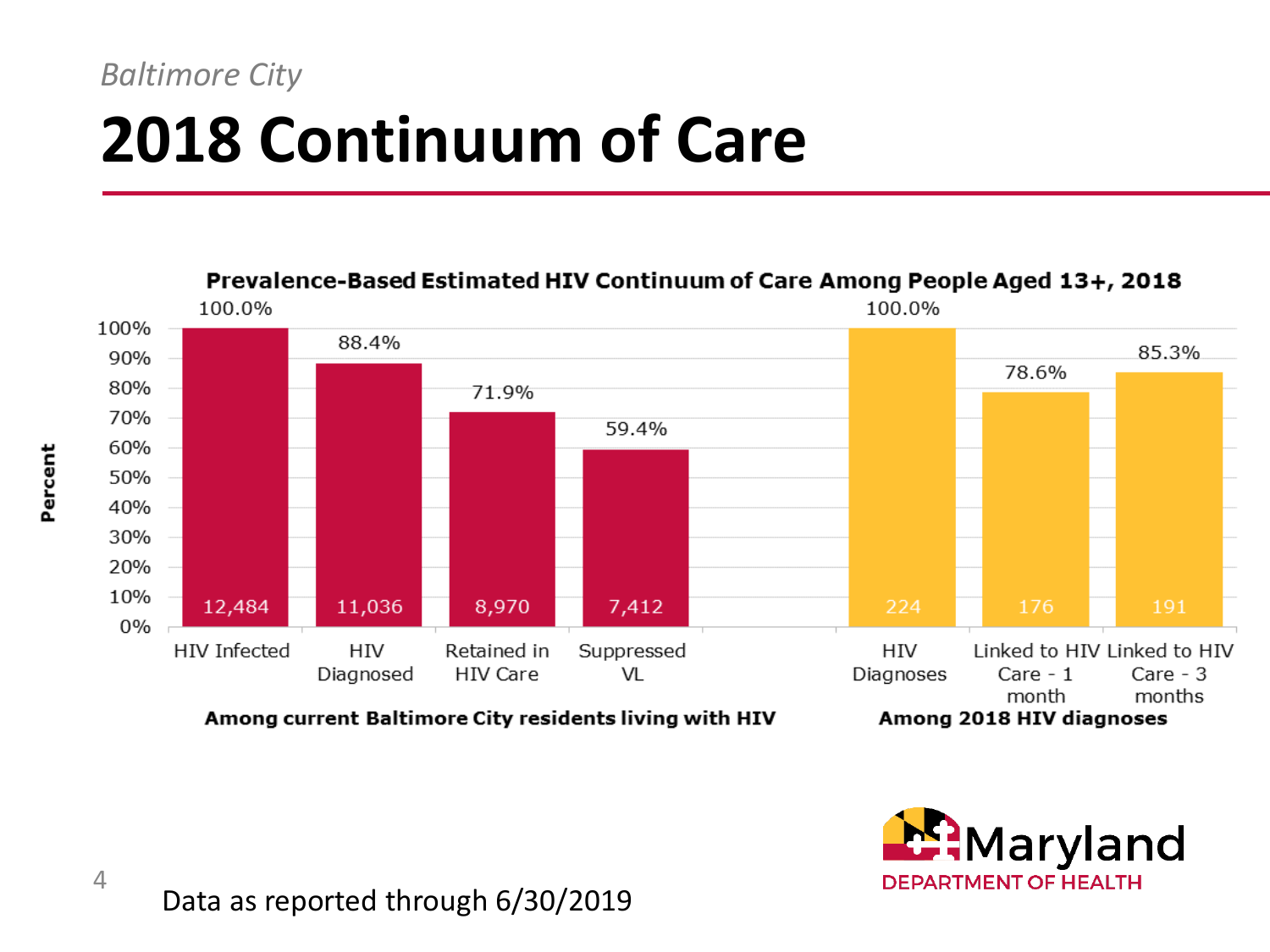## **HIV Diagnosis Sex at Birth Trends**

Number of HIV Diagnoses by Sex at Birth and Year of Diagnosis, Baltimore City 2010-2018

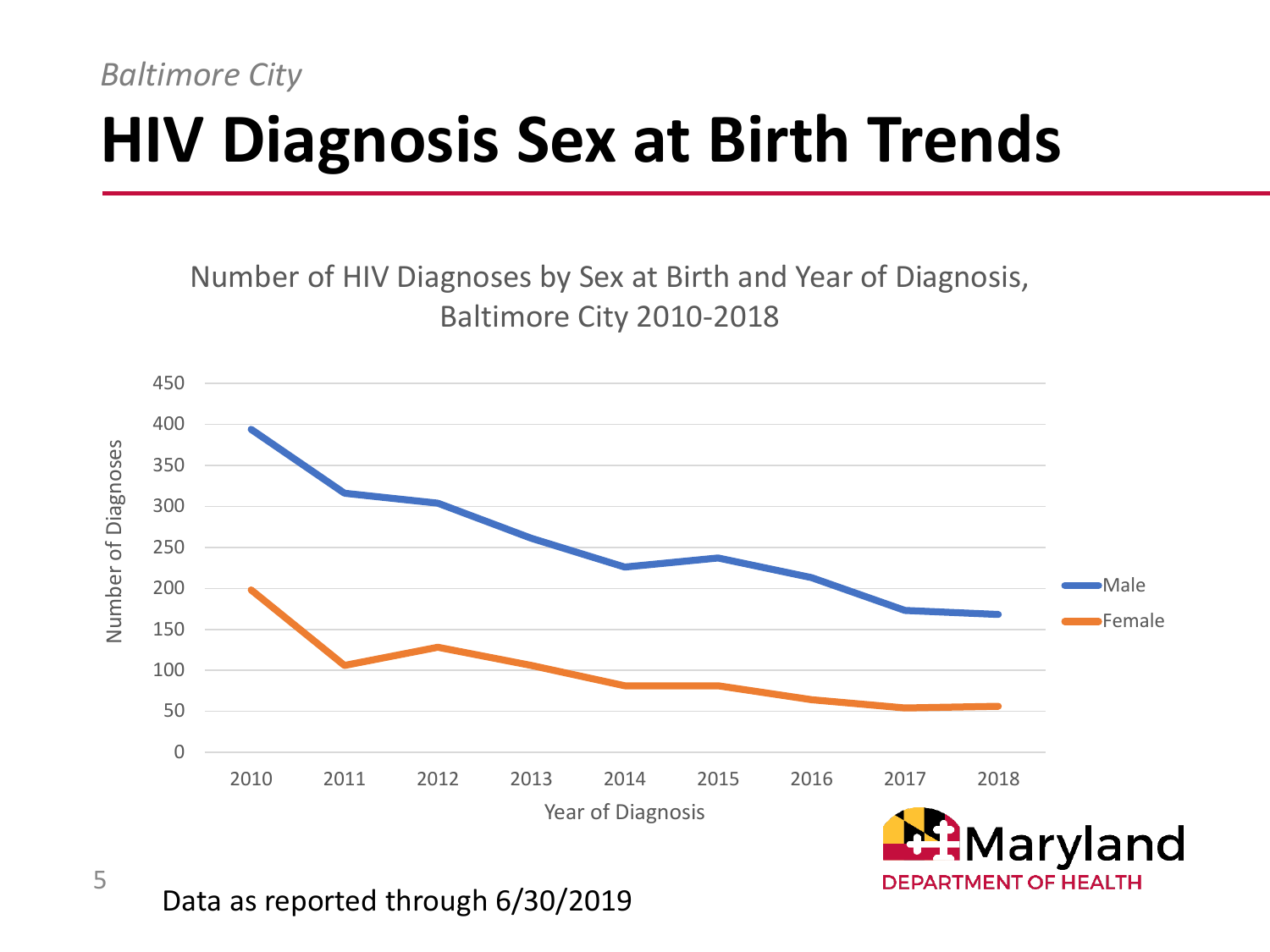# **People Living with HIV by Gender**

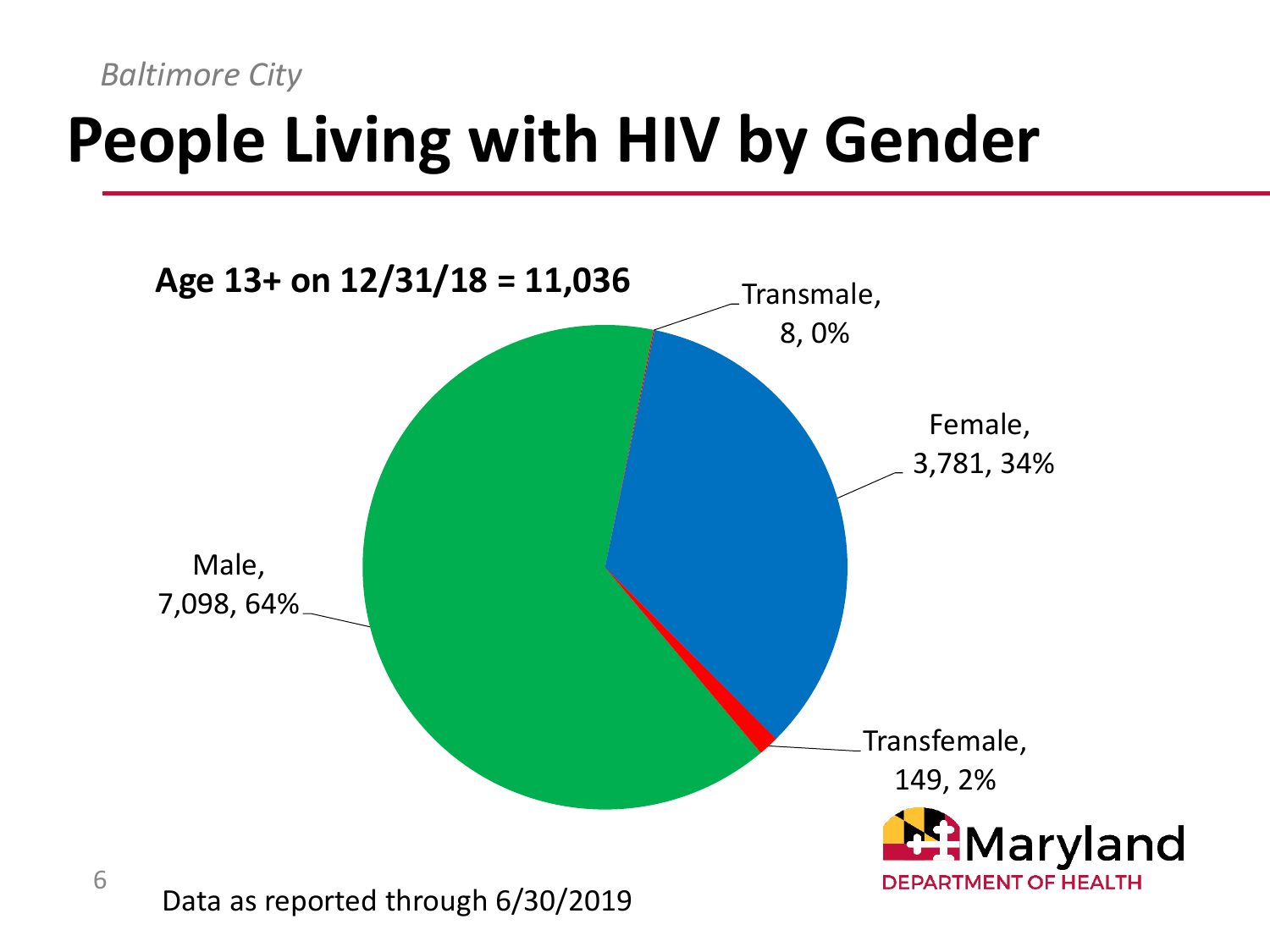# **HIV Diagnosis Race/Ethnicity Trends**

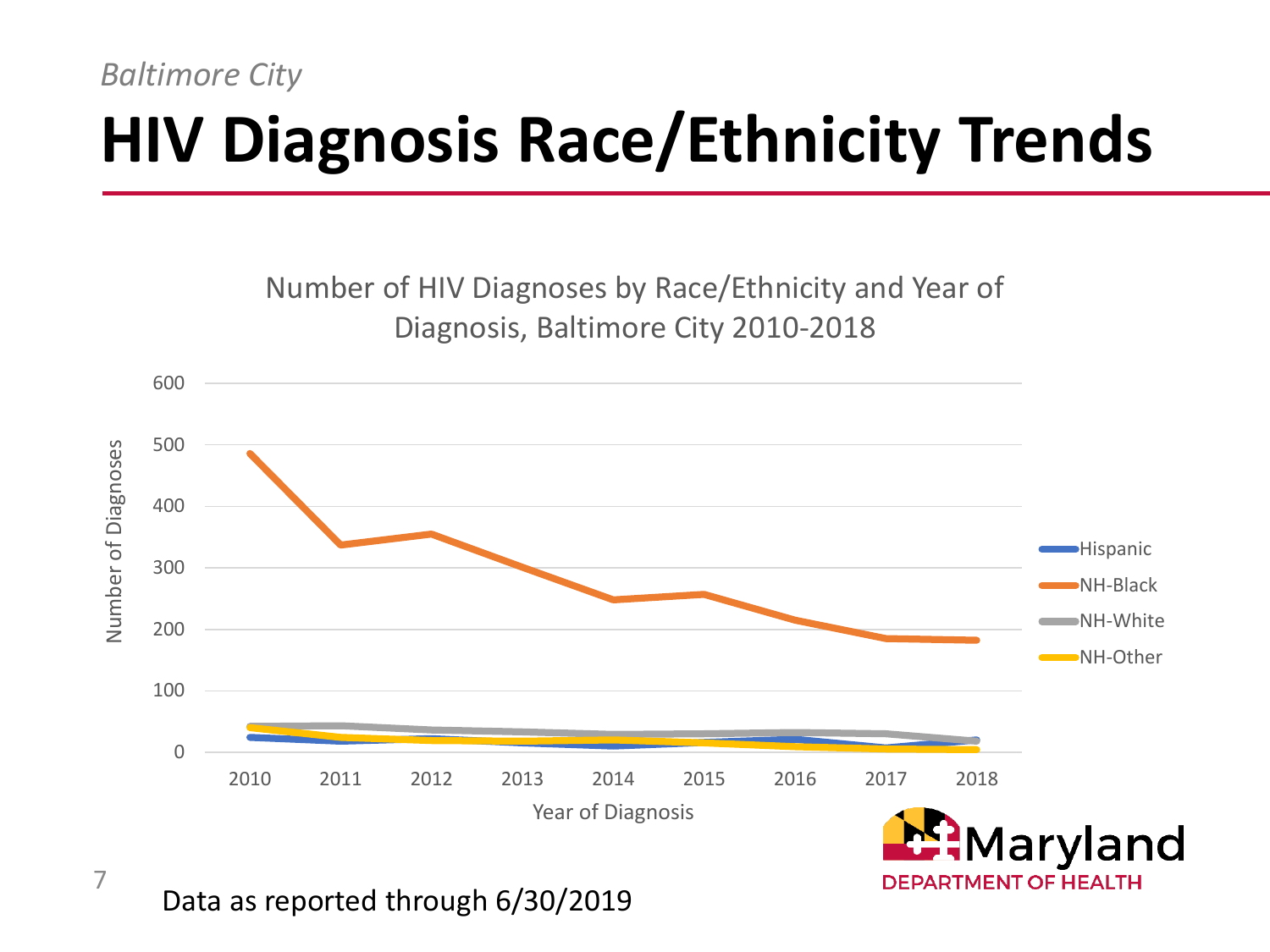# **People Living with HIV by Race/Ethnicity**

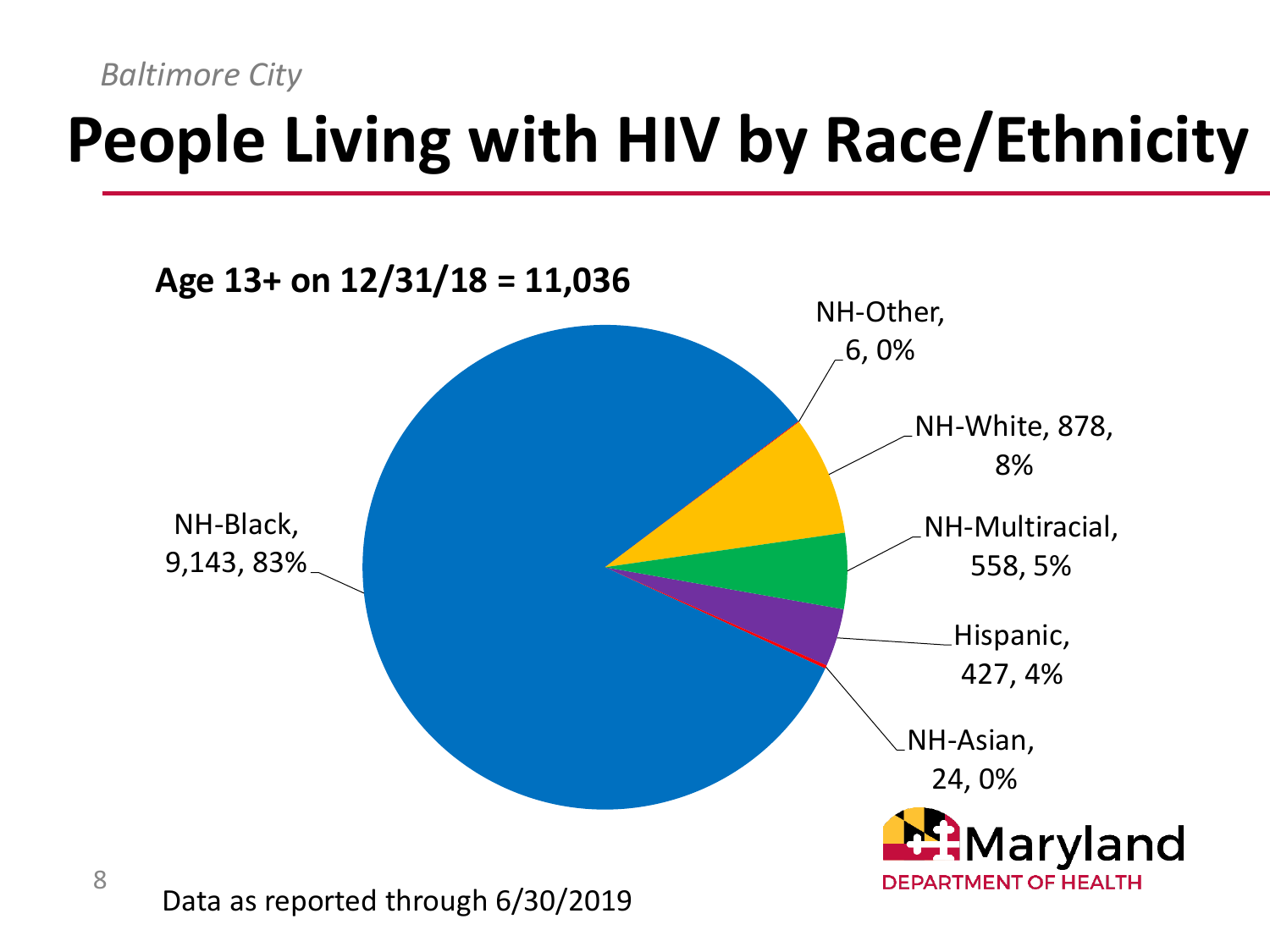# **HIV Diagnosis Age Trends**

Number of HIV Diagnoses by Age at Diagnosis and Year of Diagnosis, Baltimore City 2010-2018

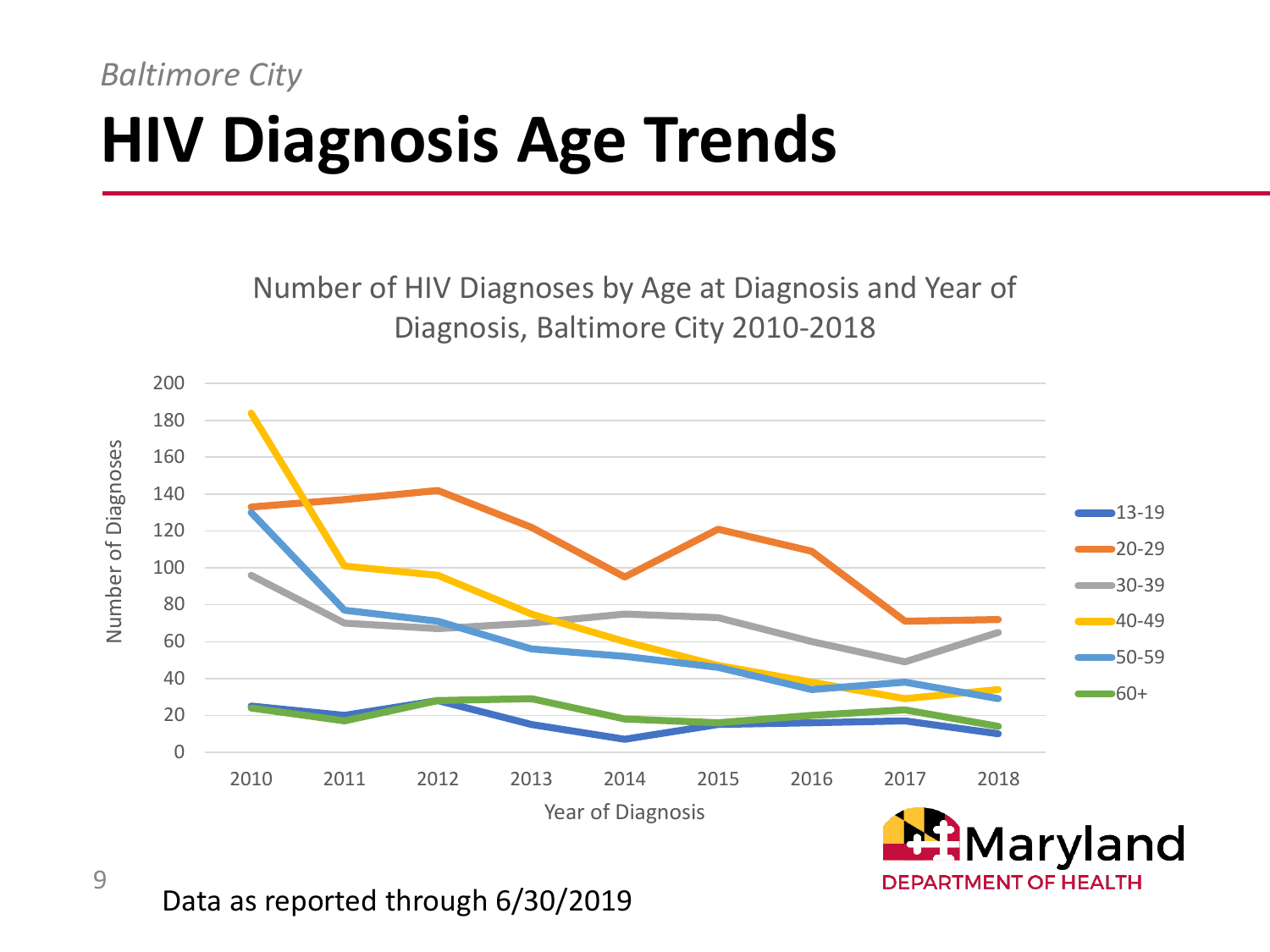# **2018 HIV Diagnoses, Age at Diagnosis**

**Age at Diagnosis of New 2018 HIV Diagnoses**

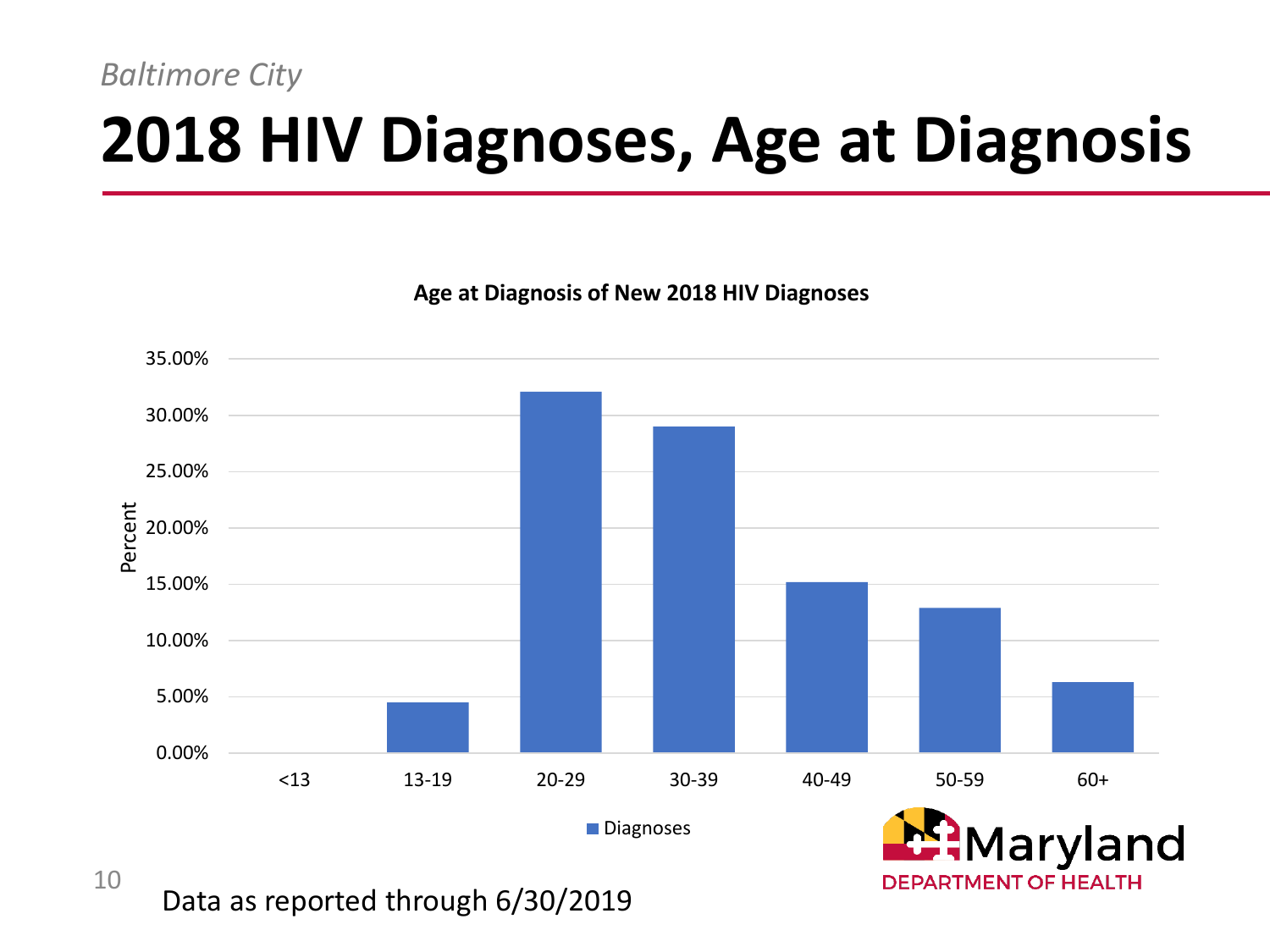# **People Living with HIV, Age on 12/31/18**

**Age on 12/31/2018 of Persons Living with Diagnosed HIV or AIDS**

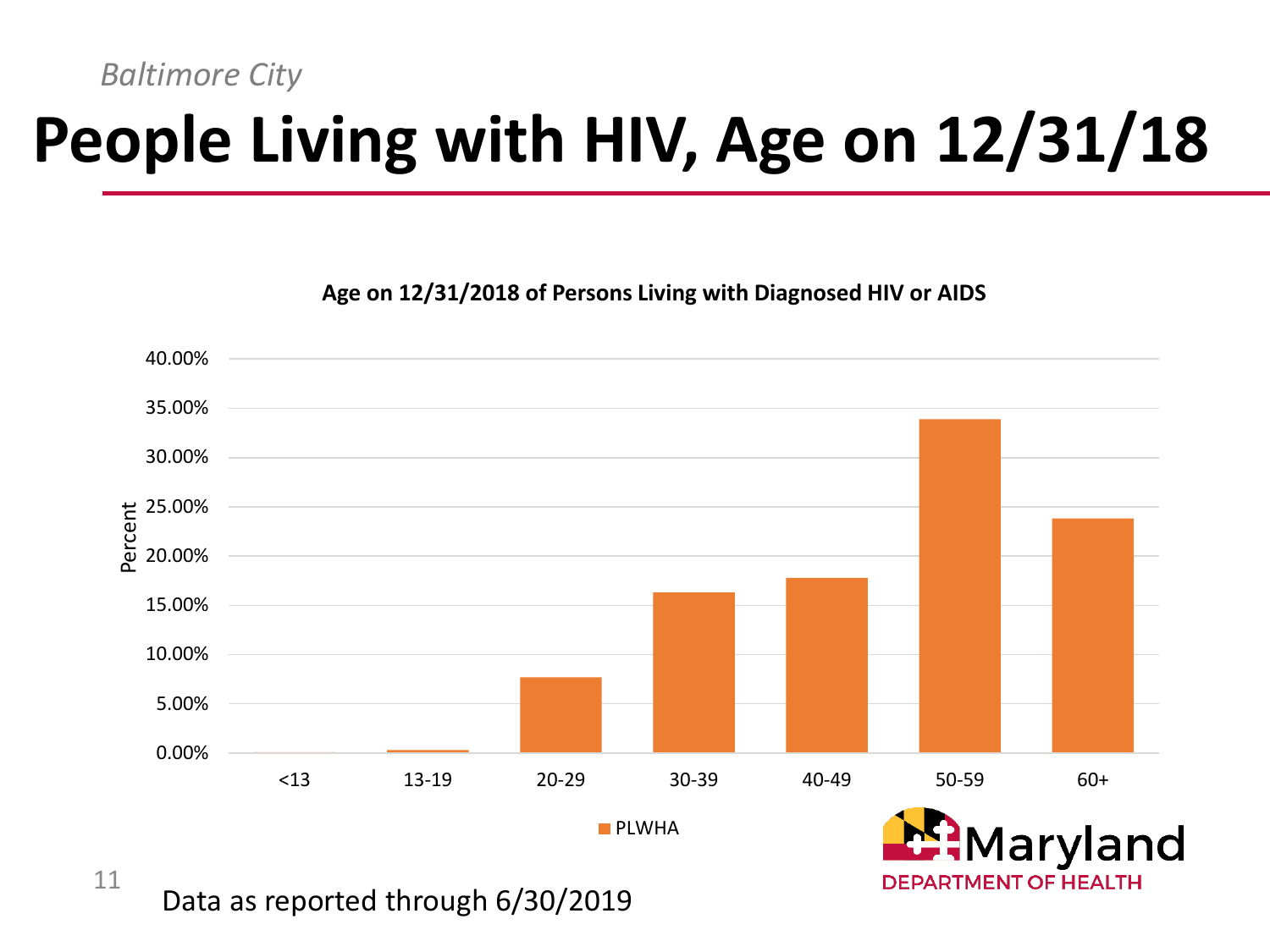## **Age at Diagnosis vs. Current Age**

**Age at Diagnosis of New 2018 HIV Diagnoses versus Age on 12/31/2018 of Persons Living with Diagnosed HIV or AIDS**



**DEPARTMENT OF HEALTH** 

Data as reported through 6/30/2019

12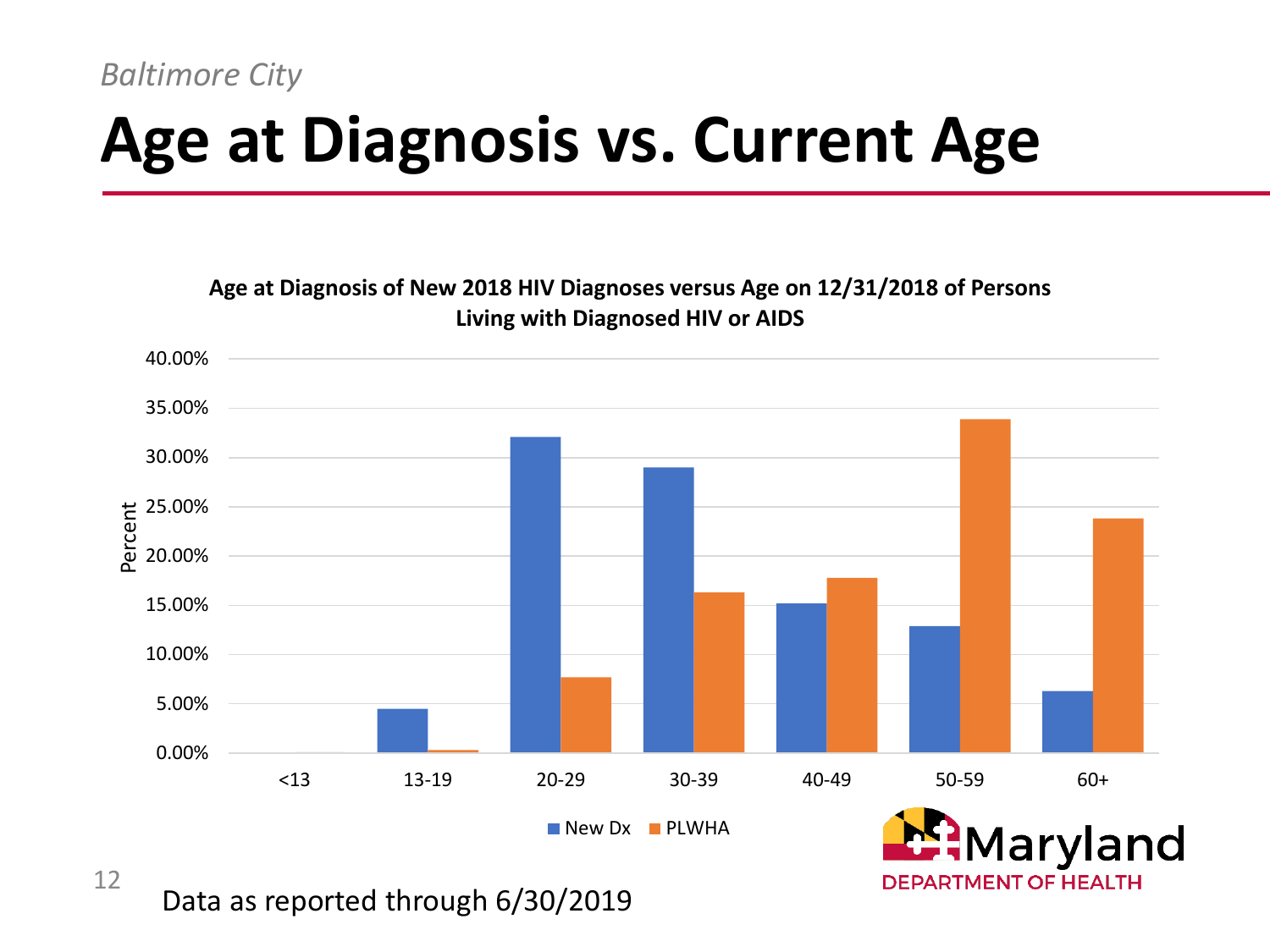## **Estimated Percent Undiagnosed**



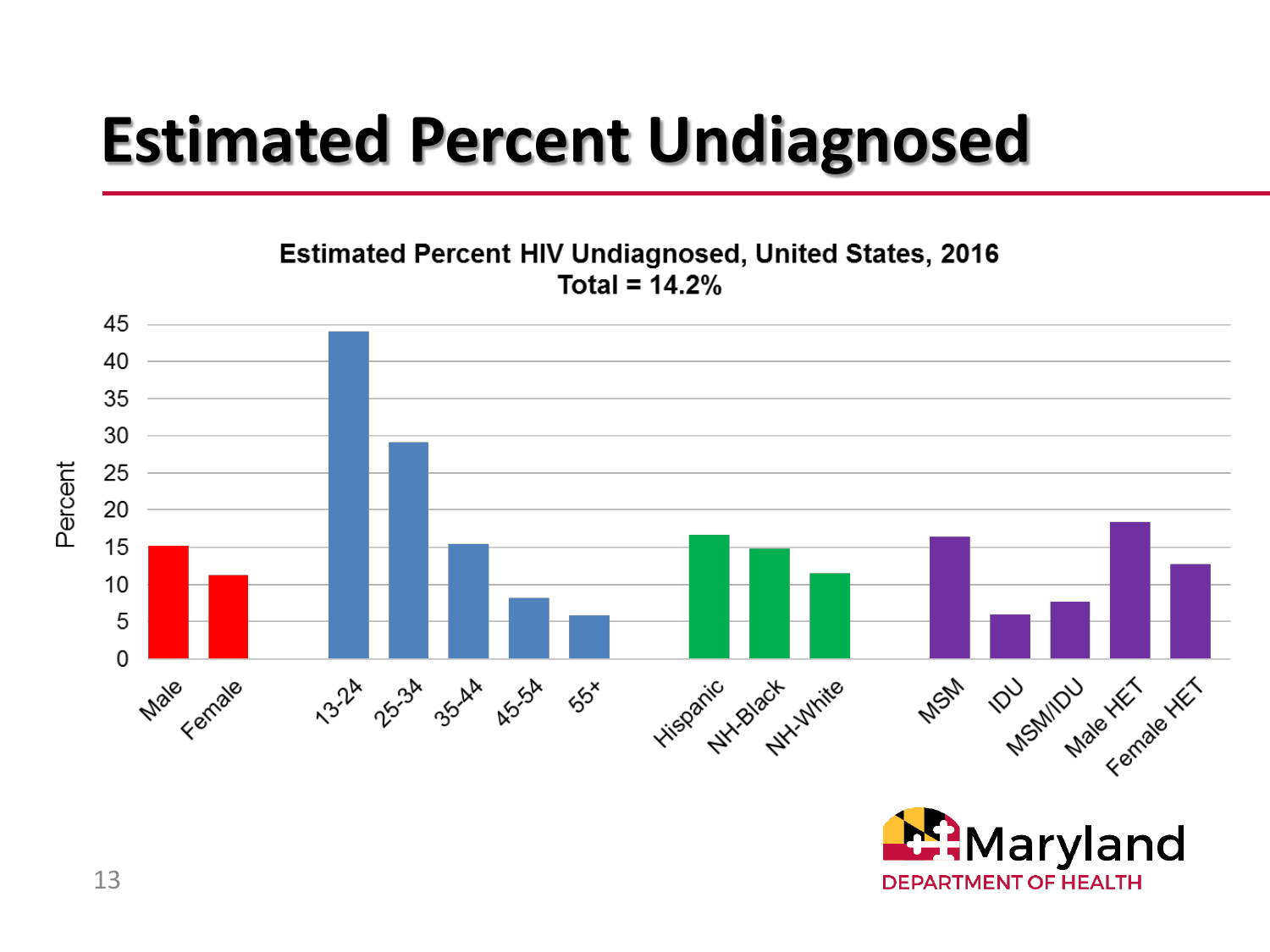# **HIV Diagnosis Exposure Trends**

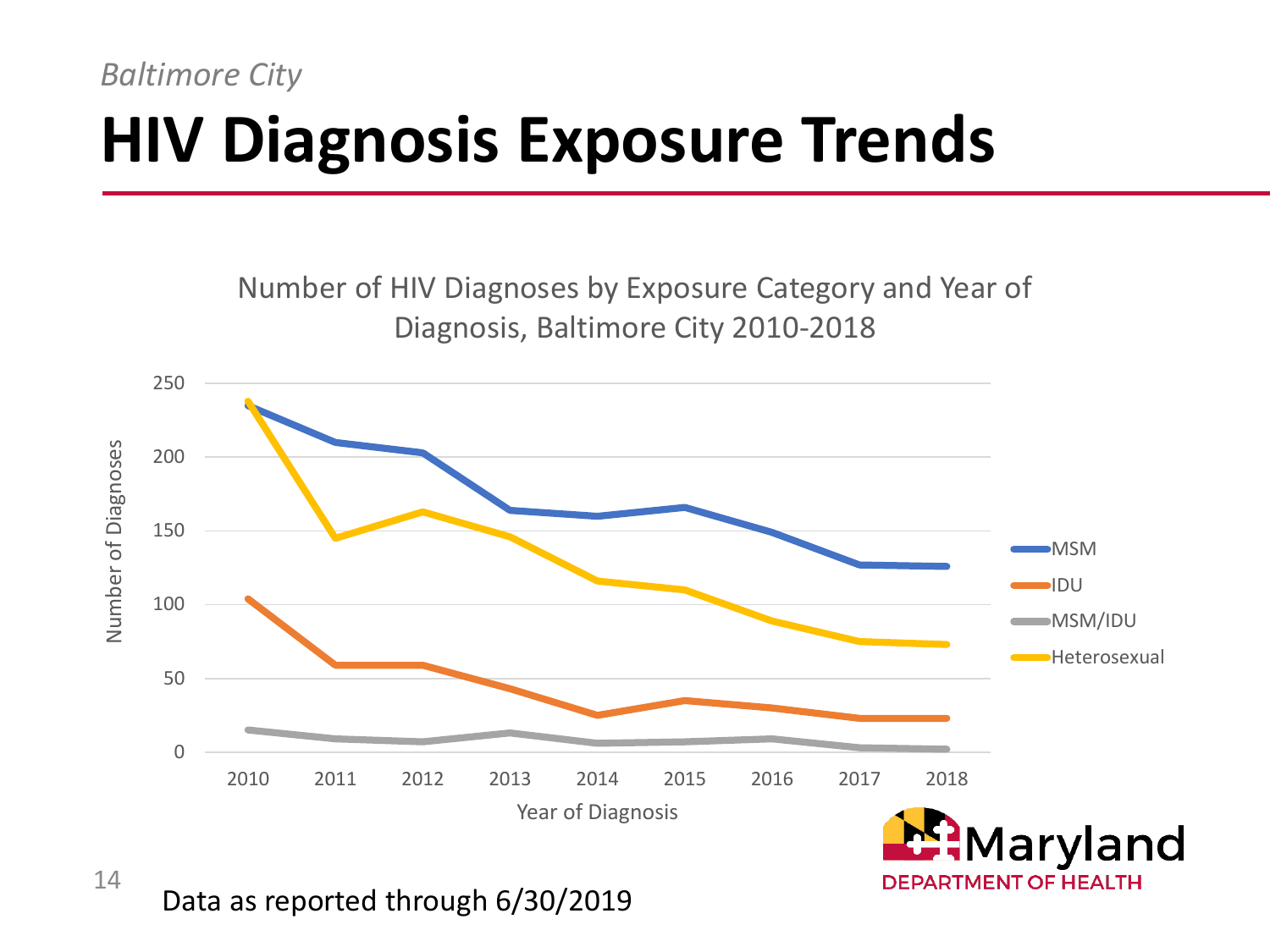# **People Living with HIV by Exposure**

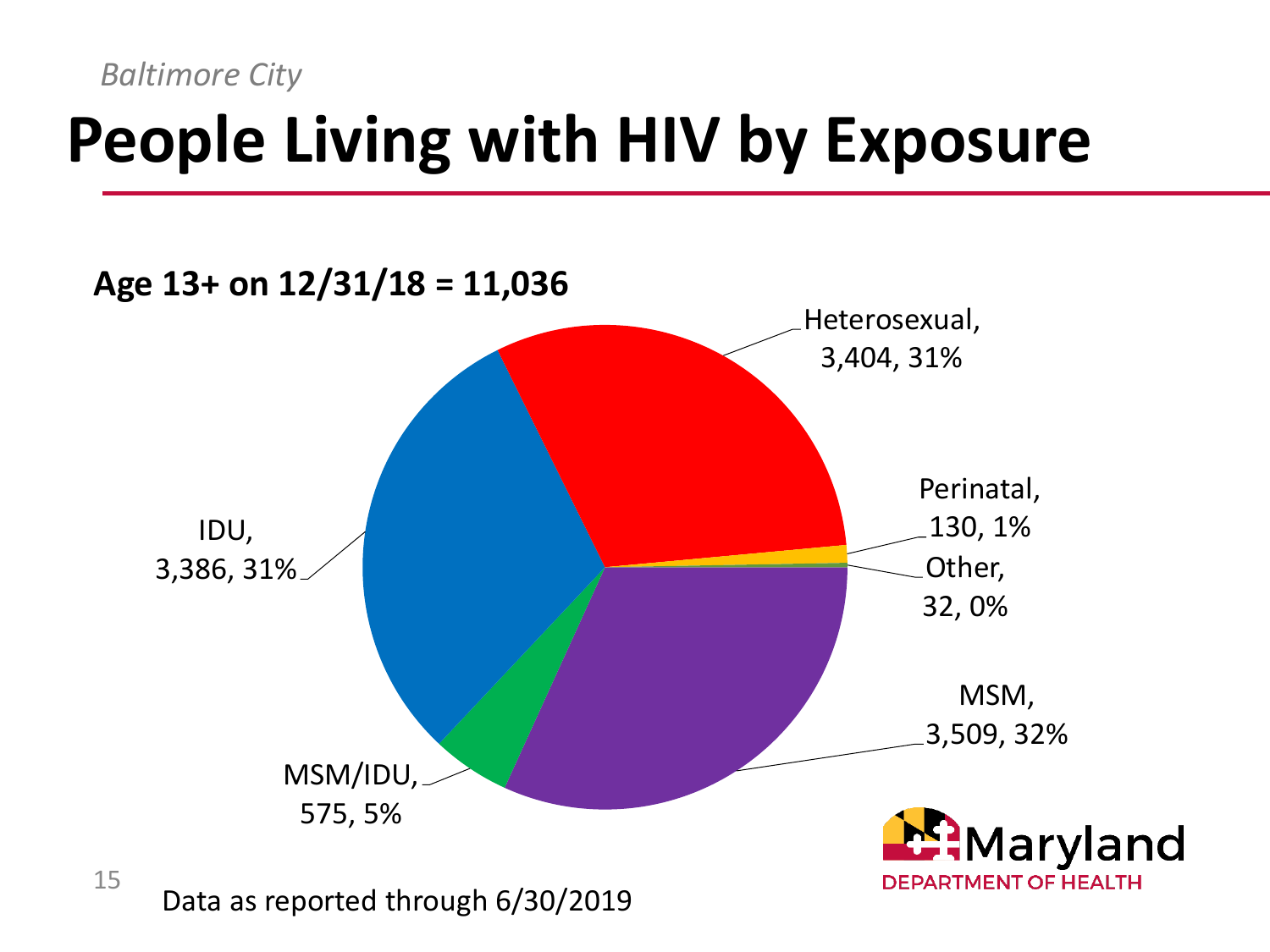16

# **People Living with HIV by Exposure**



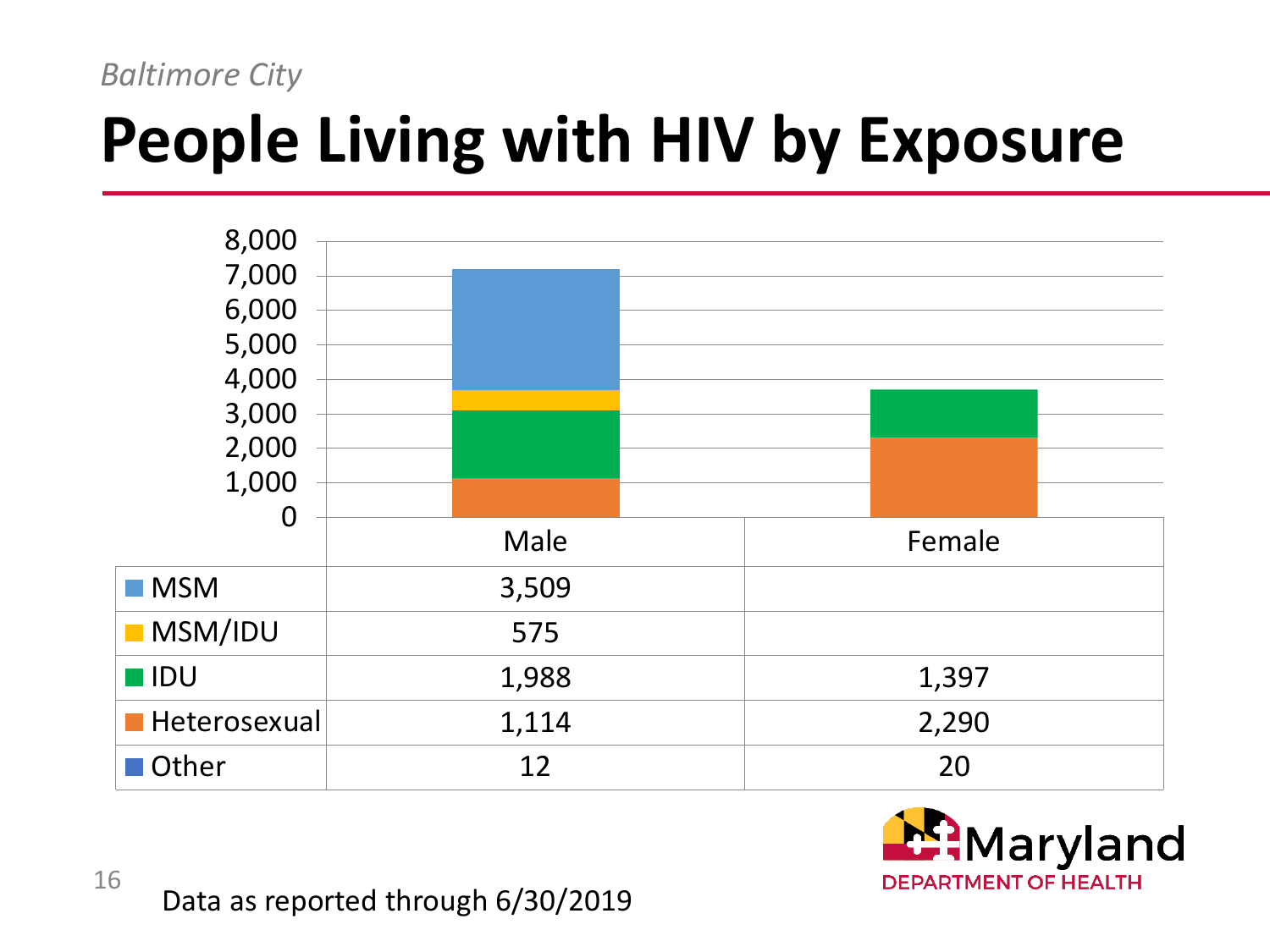## **New HIV Diagnoses**

|                                       | N   | $\%$             |
|---------------------------------------|-----|------------------|
| 2018 HIV Diagnoses                    | 224 | 100.0%           |
| Linked to Care within 1 mo.           | 176 | 78.6%            |
| Linked to Care within 3 mos.          | 191 | 85.3%            |
| Late Diagnoses                        | 43  | 19.2%            |
| <b>Median First CD4 Count</b>         | 407 | cells/microliter |
| Estimated Mean Time to Diagnosis (MD) | 6.5 | years            |

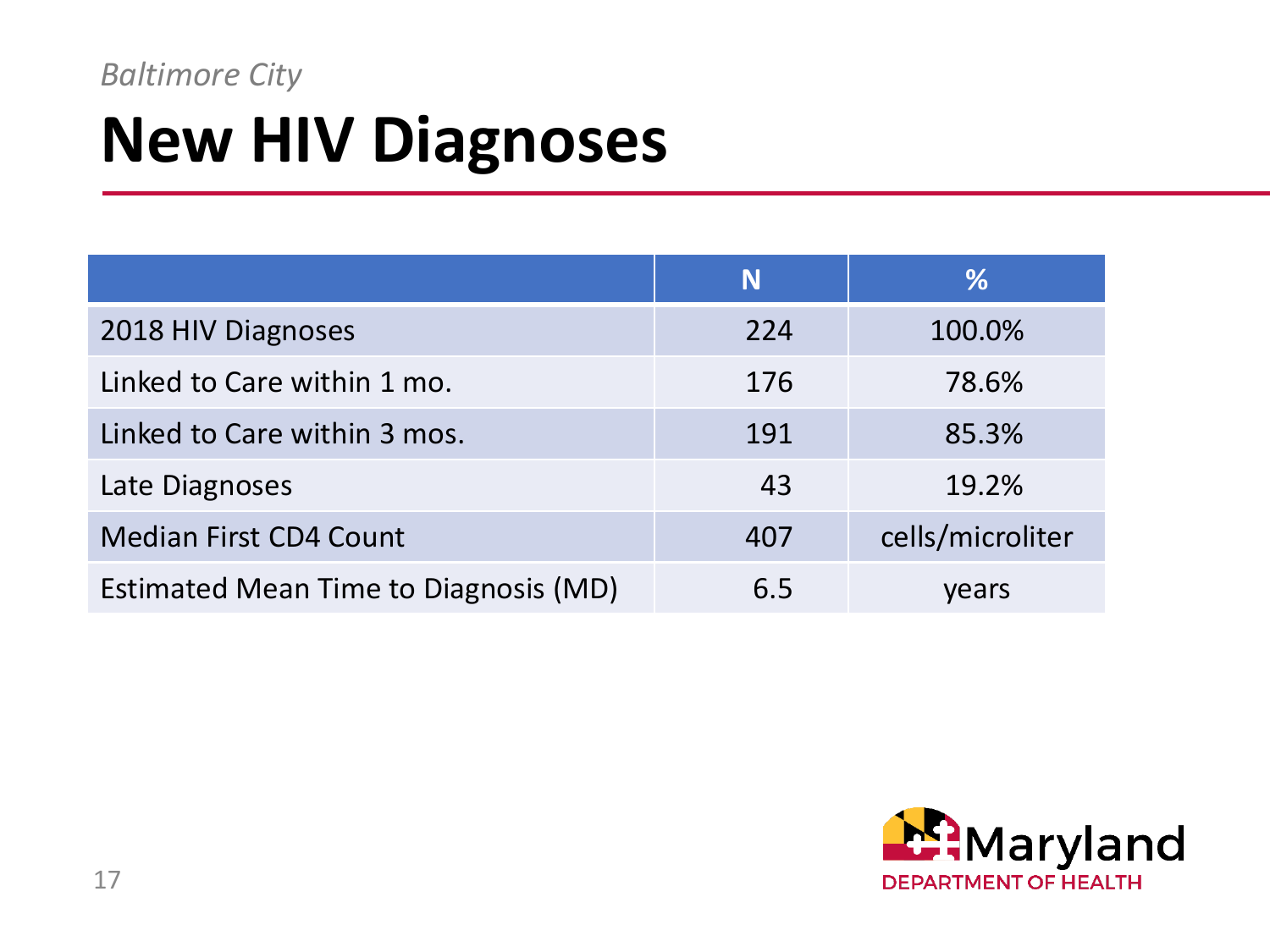# **Persons Living with HIV**

|                                   | N      | %      |
|-----------------------------------|--------|--------|
| Estimated HIV Prevalence 12/31/18 | 12,484 | 100.0% |
| Diagnosed HIV                     | 11,036 | 88.4%  |
| In Care                           | 8,970  | 71.9%  |
| Recent CD4<200                    | 864    | 6.9%   |
| <b>Virally Suppressed</b>         | 7,412  | 66.2%  |